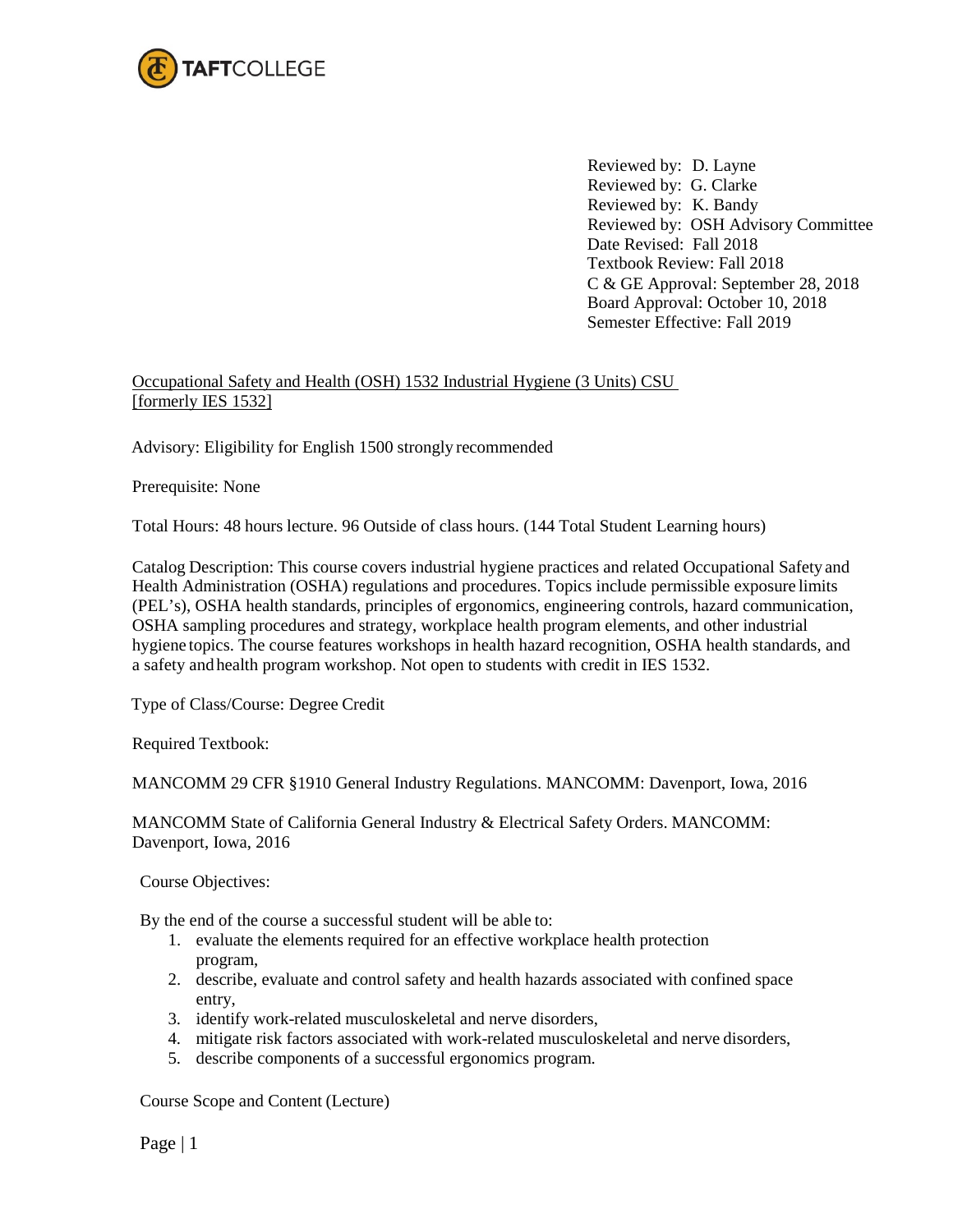

| Unit I   | Code of Federal Regulations CFR 1910 OSHA                                                                                                                                                                                                                              |  |  |
|----------|------------------------------------------------------------------------------------------------------------------------------------------------------------------------------------------------------------------------------------------------------------------------|--|--|
|          | Α.<br>Safety and Health Programs (1910 Subpart A-General)<br>Air Contaminant Standards (1910.1000 Subpart Z)<br>B.<br>C.<br>Asbestos Standard (1915.1001 Subpart Z)<br>Detector Tube Sampling (OSHA Method ID-172)<br>D.<br>Cal-OSHA Equivalents and Differences<br>Е. |  |  |
| Unit II  | Code of Federal Regulations CFR 1910 OSHA                                                                                                                                                                                                                              |  |  |
|          | Ventilation Standard (1910.94 Subpart G)<br>А.<br>Noise Standard (1910.95 Subpart G)<br>B.<br>Cal-OSHA Equivalents and Differences<br>C.                                                                                                                               |  |  |
| Unit III | Title 8 Cal OSHA                                                                                                                                                                                                                                                       |  |  |
|          | Ergonomic Guidelines<br>А.<br>1. Musculoskeletal Disorders (§5120)<br>2. Work-related musculoskeletal disorders related to §5120<br>$5(a)(1)$ & $$5110$                                                                                                                |  |  |

- 3. Job evaluation methods for identification of work-related musculoskeletal disorders (OSHA.gov Prevention of MSDs)
- 4. Office ergonomics (OSHA.gov Prevention of MSDs)
- B. Cal-OSHA Equivalents and Differences

## Unit IV CFR 1910 OSHA

A. Confined Space Standards (Subpart J)

- 1. Scope and definitions (1910.146(a & b)
- 2. General Requirements (1910.146(c)
- 3. Permits (1910.146)(c)(1)
- 4. Workshop (complete confined space entry permit)

## B. Cal-OSHA Equivalents and Differences

Learning Activities Required Outside of Class:

The students in this class will spend a minimum of 6 hours per week outside of the regular class time doing the following:

- 1. Studying assigned text, handout materials, and class notes
- 2. Reviewing and preparing for quizzes and examinations
- 3. Reviewing case studies
- 4. Completing written assignments and projects

Methods of Instruction:

Page | 2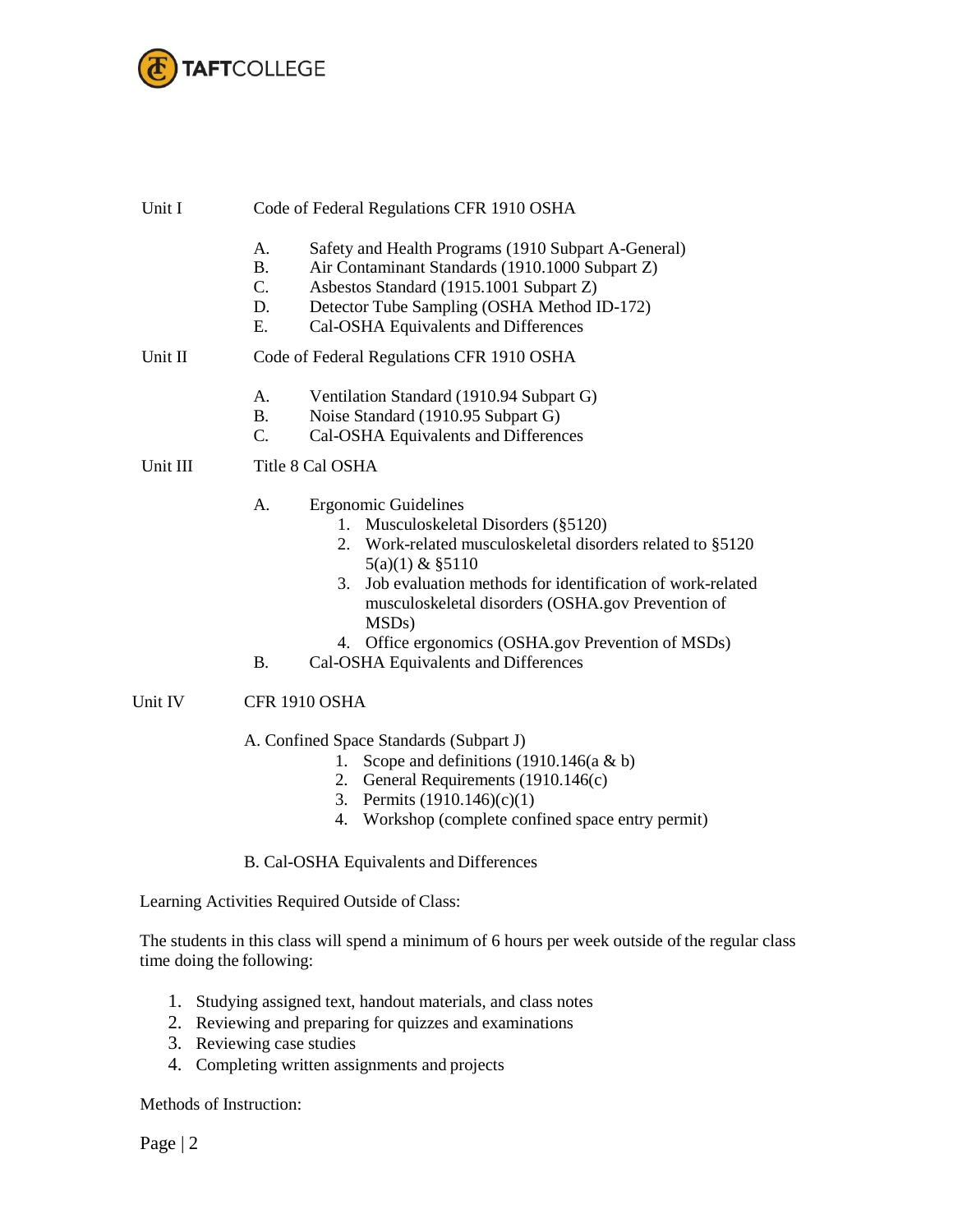

- 1. Lecture and discussions
- 2. Group Activities/Projects
- 3. Presentations
- 4. Guest lectures/presentations

Methods of Evaluation:

- 1. Quizzes
- 2. Exams
- 3. Participation
- 4. Individual and group exercises and projects
- 5. Reports and written assignments
- 6. Oral Presentations

Supplemental Data:

| TOP Code:                    | 095670: Indus Occupational Safe Health                               |
|------------------------------|----------------------------------------------------------------------|
| <b>SAM Priority Code:</b>    | C: Clearly Occupational                                              |
| <b>Distance Education:</b>   | Not Applicable                                                       |
| Funding Agency:              | Y: Not Applicable(funds not used)                                    |
| Program Status:              | 1: Program Applicable                                                |
| Noncredit Category:          | Y: Not Applicable, Credit Course                                     |
| <b>Special Class Status:</b> | N: Course is not a special class                                     |
| <b>Basic Skills Status:</b>  | N: Course is not a basic skills course                               |
| Prior to College Level:      | Y: Not applicable                                                    |
| Cooperative Work Experience: | N: Is not part of a cooperative work experience education<br>program |